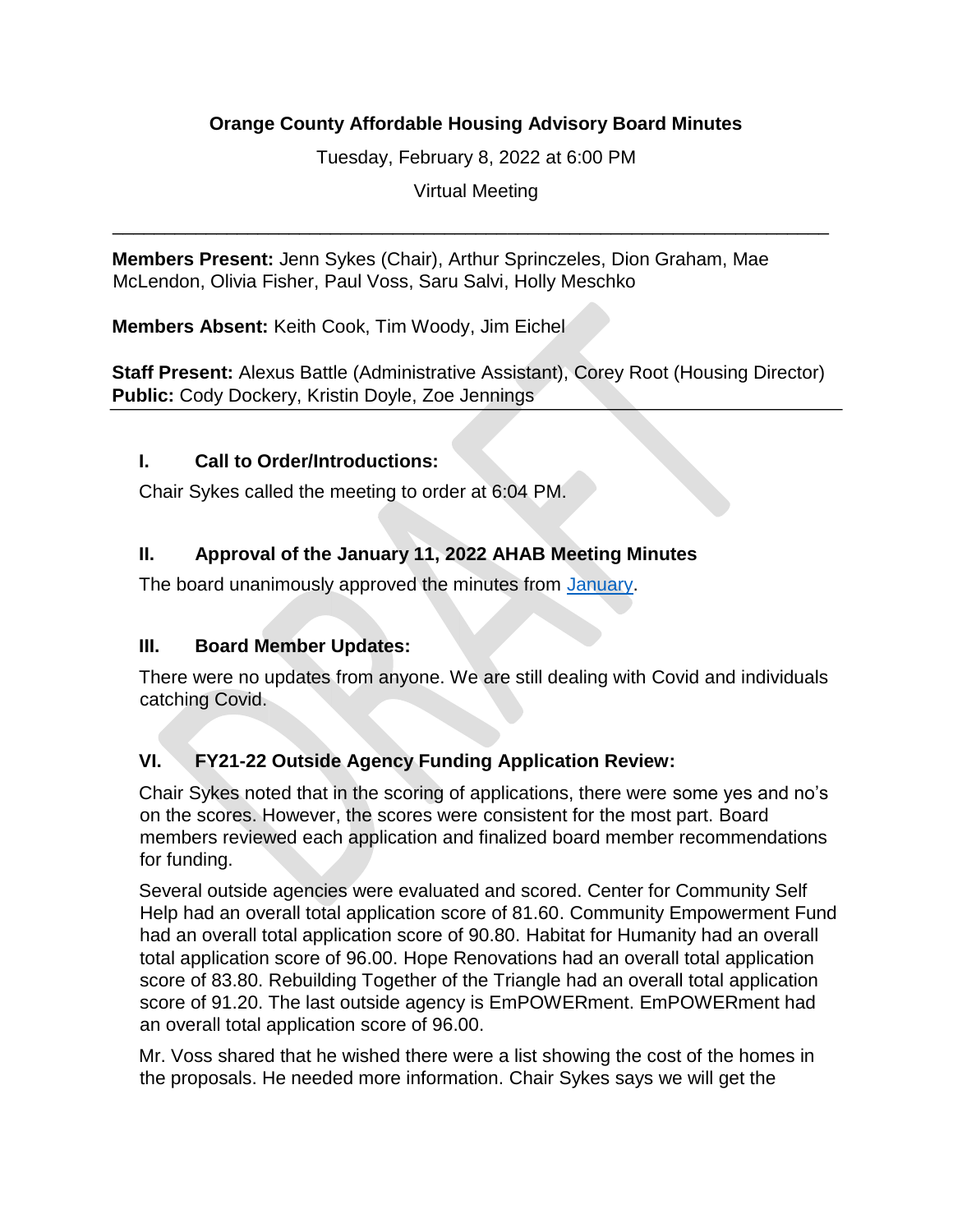applications sent off the County Manager who makes the determinations on what outside agency funding is included in her draft budget send to County Commissioners. County Commissioners will decide on final funding for outside agencies later this Spring as part of the FY22-23 Orange County budget.

# **V. Two Cents for Housing:**

Mrs. Root shared with us that there were an email sent out to us from the chairs of the Affordable Housing Coalition. It has been asked that the town commissioners will approve two pennies on the tax rate. This will help create affordable housing in our surrounding areas. One penny will create about \$2.2 million dollars annually, and two pennies would be \$4.4.million annually.

Mrs. Root discussed the CARES ACT and AMERICAN RESCUE PLAN. She stated that we have received funding from these programs. Funding have allowed housing to hire temporary Emergency Housing Assistance workers and temporary Housing Helpline workers. Funding from these funds need to be spent by December 2024.

Mr. Voss wants to know how the office is going with there being short staff. Mrs. Root states she hopes to hire a temporary worker to help around with day-to-day activities. The manger position is posted and we are waiting to post the specialist job until we get a say from the County Manager.

Ms. McLendon says there should not be any reason why anyone should pass away in the cold. Ms. Meschko spoke on the two men that passed away in a garage. Says that the shelter stated they were trying to stay safe. Ms. Meschko says being safe should not rule over someone passing away.

Ms. McLendon motioned to support the affordable housing coalition. Also requested to ask the county to institute the two cent to raise taxes for affordable housing. All members were in favor.

## **VII. Advisory Board Application Review and Appointment:**

Mrs. Root states we have four vacancies on the Affordable Housing Advisory Board. Members considered the applications and decided to recommend Hasan Abdullah, Anjail Taylor, and Alice Mahood to be appointed to the Affordable Housing Advisory Board. A motion was made to submit to the town commissioners the three applicants and to review the others. The board members want to get the membership count up and have a diversity of people on the board.

## **VIII. Adjournment:** The meeting adjourned at 7:22 PM.

Submitted by Alexus Battle, Administrative Support II **NAME OF BOARD/COMMISSION:** Affordable Housing Advisory Board (AHAB)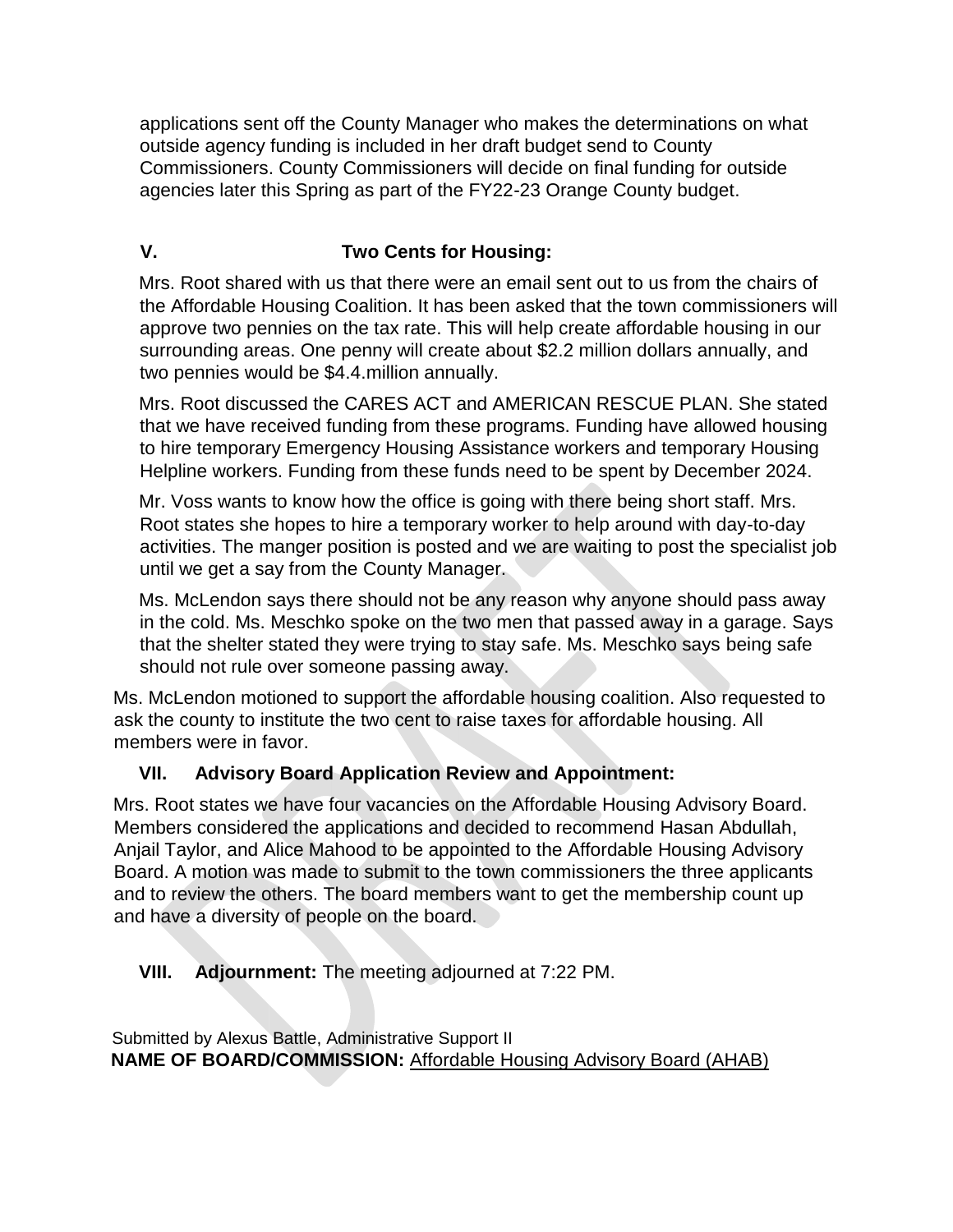Board/Commission Name: **Affordable Housing Advisory Board (AHAB)**

Person to address the BOCC and contact information:

**Jenn Sykes, Chair (919) 442-8152 sykes.jennifer@gmail.com** 

Primary County Staff Contact:

**Corey Root Director, Department of Housing and Community Development (919) 245-2490 croot@orangecountync.gov**

How many times per month does this board/commission meet, including any special meetings and sub-committee meetings?

**Generally, the AHAB meets once a month, excluding the month of July. The Board may elect to have two meetings during March or April in order to review the applications relating to the County's Outside Agencies Funding Program. The AHAB may also meet additional times during a month depending on need or as it sees fit in order to carry out its work. Regular meeting locations alternate between Hillsborough and Chapel Hill. In 2019, the AHAB began to schedule some meetings in locations throughout the County in order to increase accessibility to all Orange County residents interested in attending.** 

**Due to the COVID-19 pandemic, the Orange County Board of Commissioners created a policy allowing Advisory Boards to meet virtually during the pandemic if and when extenuating circumstances make it necessary for a Board to meet. The AHAB did not hold regular monthly meetings, but only met on an as-needed basis, for the first part of 2021. Regular monthly meetings (virtual) resumed in August.** 

Brief Statement of Board/Commission's Assigned Charge and Responsibilities.

**The Affordable Housing Advisory Board is to advise the Orange County Board of Commissioners (BOCC) on affordable housing issues and work to increase the community's awareness of, understanding of, commitment to and involvement in producing and maintaining sustainable affordable housing. The AHAB also**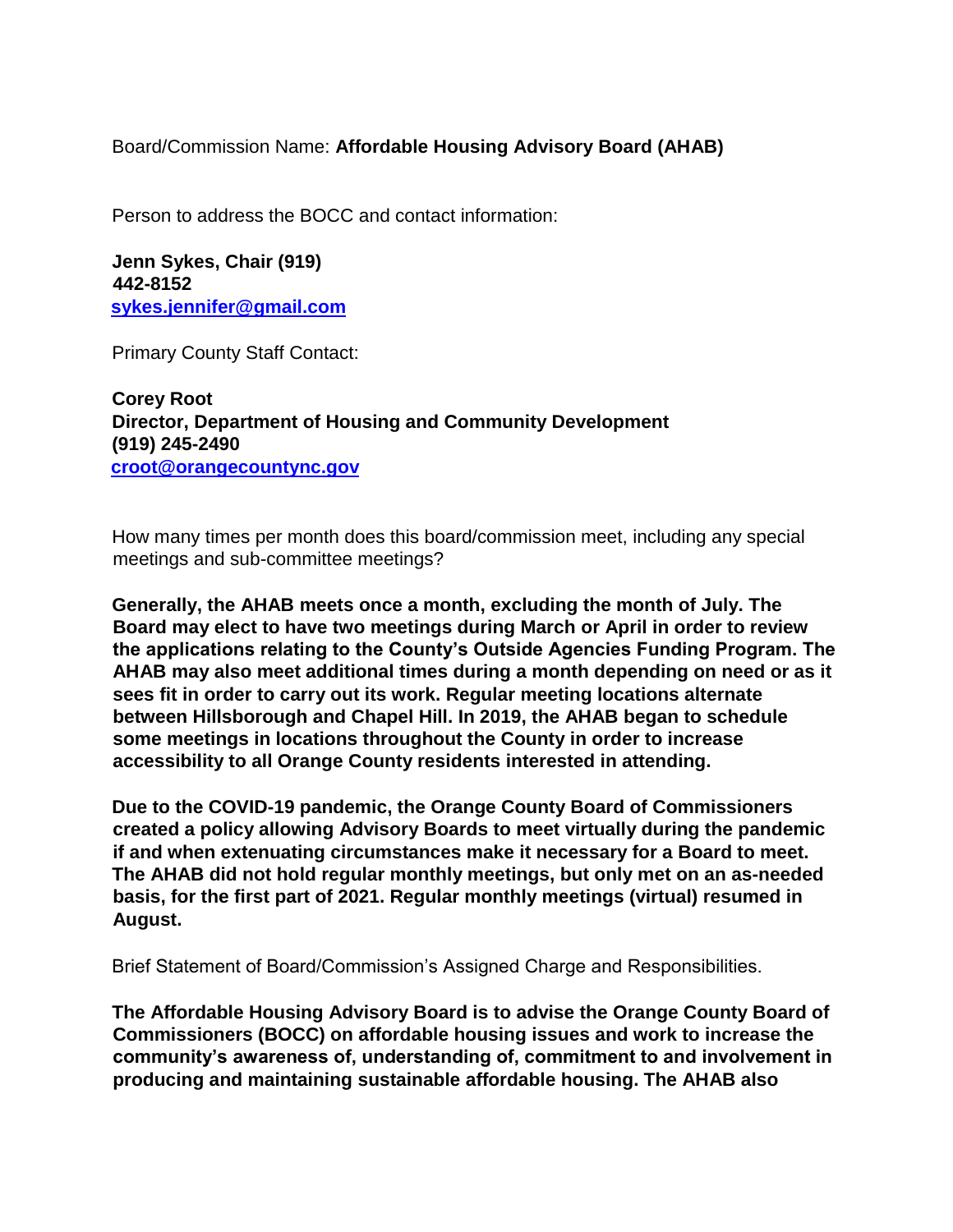**explores new and/or innovative affordable housing strategies and new funding opportunities in order to make cogent recommendations to the BOCC, and monitors the progress of local housing programs.** 

**The AHAB participates in the review of housing-related applications for the annual Outside Agencies Funding Process. In 2021, the AHAB also reviewed and made funding recommendations to the BOCC for the 2021 Affordable Housing Bond Program.** 

What are your Board/Commission's most important accomplishments?

**In 2021, the AHAB's notable accomplishments include the following:** 

- **Reviewed and scored housing-related applications for the annual Outside Agencies Funding Process.**
- **Developed a standardized PowerPoint presentation that can be used by AHAB members at community meetings.**
- **Board members helped promote local regulatory changes to advance affordable housing (e.g., the density bonus considered by the Town of Hillsborough Planning Board).**
- **Board members promoted increased awareness of and communication with local groups and organizations by attending their meetings and reporting back to the AHAB at their regularly scheduled meetings; members attended meetings of the Partnership to End Homelessness, EmPOWERment, Community Empowerment Fund, Town of Hillsborough Planning Board, and the Town of Hillsborough Water and Sewer Board.**

List of Specific Tasks, Events, or Functions Performed or Sponsored Annually.

- **Review and provide comments on the Annual Action Plan and Consolidated Annual Performance Evaluation Report (CAPER) for the County's federal HOME funds.**
- **Monitor accomplishments of the Affordable Housing Bond and other County housing programs.**
- **Review Outside Funding applications from organizations providing housing services.**
- **Educate the community on affordable housing needs and resources and related partnerships with the towns, public agencies, nonprofits, civic and for-profit organizations. This is primarily done informally by individual members through their civic engagement activities in their respective communities.**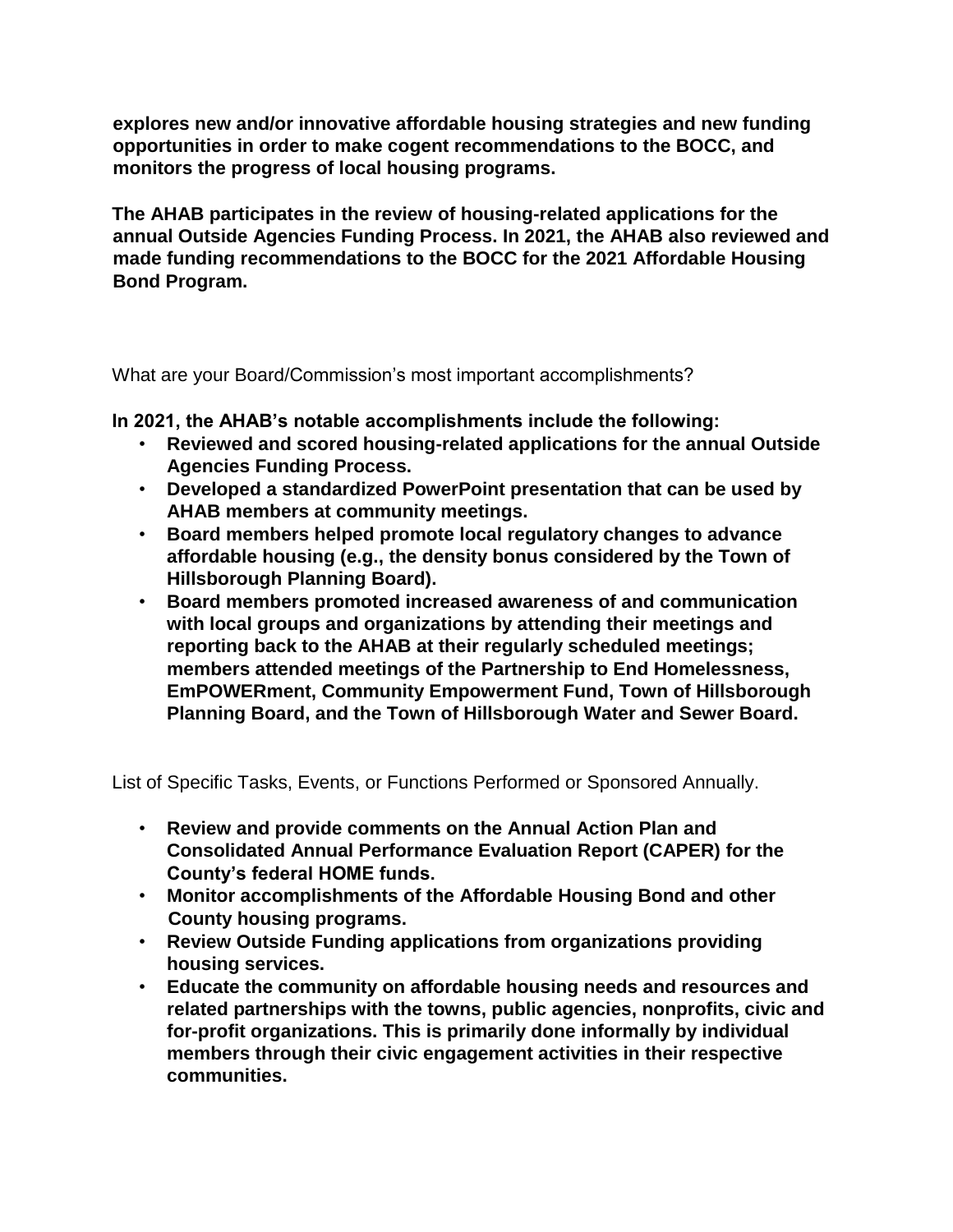Describe this board/commission's activities/accomplishments in carrying out BOCC goal(s)/priorities, if applicable.

**The AHAB advises on and supports the BOCC's affordable housing initiatives, goals and priorities. The tasks, activities and events described in the preceding sections of this report and annual work plan support the BOCC's established goal to** *ensure a community network of basic human services and infrastructure that maintains, protects and promotes the well-being of all County residents* **and the priorities of providing decent, standard housing options for all residents regardless of household income level. The AHAB may also develop explicit plans to inform bond expenditures and other BOCC affordable housing funding.** 

Describe the collaboration relationship(s) this particular board has with other advisory boards and commissions?

**The AHAB hopes to work more closely with the Affordable Housing Advisory Boards in the Towns of Carrboro and Chapel Hill, and with the Orange County Local Government Affordable Housing Collaborative. The AHAB will also work with the nonprofit partners in the housing space to support their missions and evaluate any work they do using county funds.** 

Identify any activities this board/commission expects to carry out in 2022 as they relate to established BOCC goals and priorities. If applicable, is there a fiscal impact (i.e., funding, staff time, other resources) associated with these proposed activities (please list).

- **Increase interaction with community groups working on housing and related issues (e.g., criminal justice resources, immigrant/refugee resources).**
- **Increase Board member participation in affordable housing marches and other outreach events.**
- **Increase Board member support of fundraising efforts by local housing nonprofits.**
- **Increase Board involvement in local discussions around the Greene Tract, mobile home park closures, and filling the homeless services gaps.**  $\Box$  Align **the Board's work with the countywide racial equity plan coming in 2022.**

What are the concerns or emerging issues your board has identified for the upcoming year that it plans to address, or wishes to bring to the Commissioners' attention?